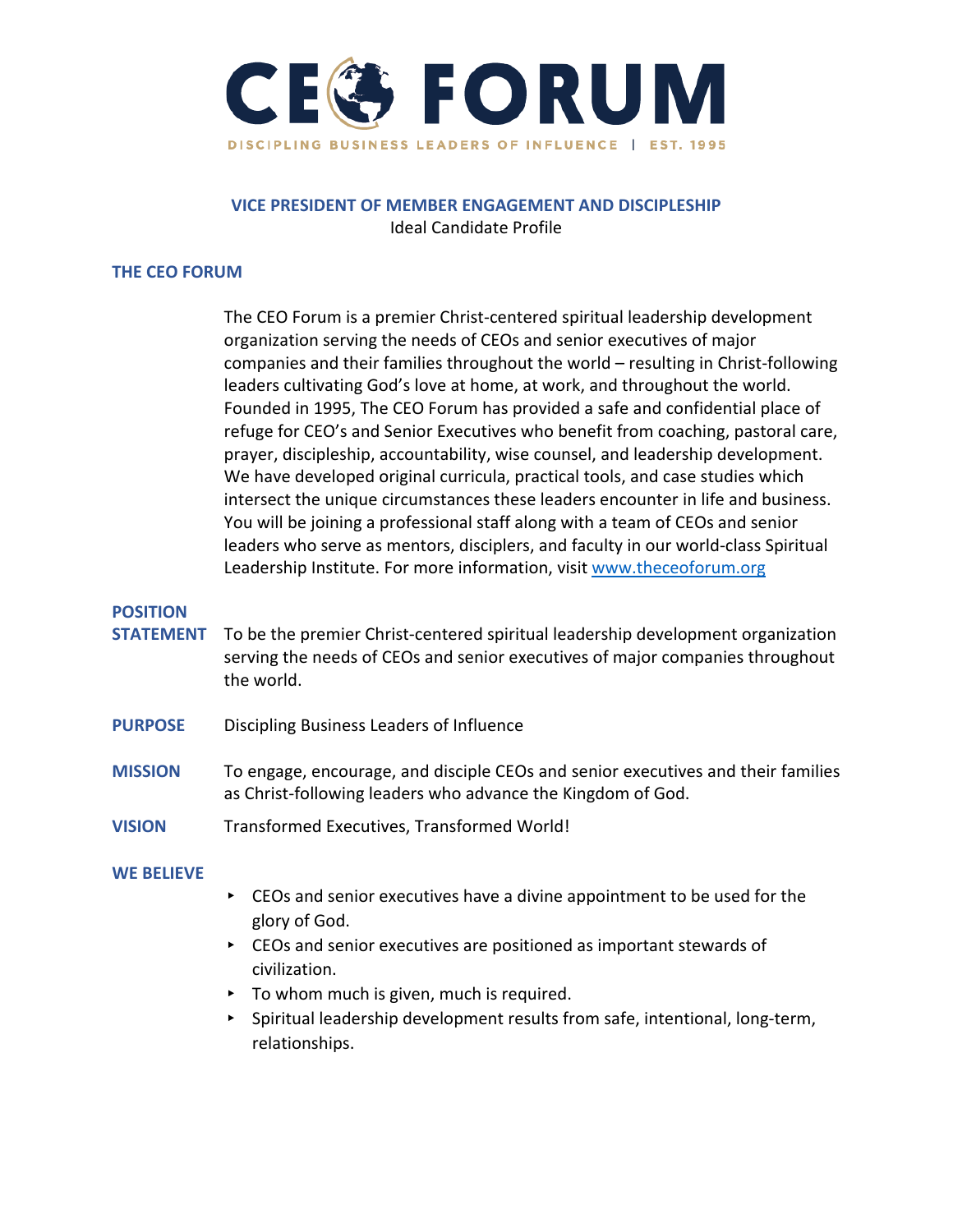**BRAND** 

**PROMISE** Our work is built upon seven foundational commitments.

- 1. **Bible** we uphold the Bible and its authority and application in members' lives. As such, we believe Jesus Christ is the Son of God and our exclusive foundation for existence and the only name under heaven by which we may be saved.
- 2. **Prayer** we will pray with faith in God for all members and their families.
- 3. **Refuge** we will be a confidential, spiritual refuge for CEOs and senior executives.
- 4. **Discipleship** we will provide personal, high touch, high quality Christcentered discipleship and mentoring for all CEOs and senior executives.
- 5. **Leadership** we will provide spiritual leadership development through innovative educational courses/programs designed for members' distinct leadership challenges.
- 6. **Relationship** we will convene our membership, creating venues for relationship development, spiritual encouragement, and equipping to nourish the spiritual "health" of the CEO, senior executive, and his/her family.
- 7. **Growth**  we will reach CEOs and senior executives not yet touched and serve as a catalyst and hub of Christ-centered leadership development throughout the world.

# **THE POSITION**

As one of our Vice Presidents of Member Engagement and Discipleship, your primary role is to build and deepen relationships with CEO Forum members and potential members. Once relationships are established you will integrate your education and experience into the CEO Forum discipleship processes, educational opportunities, and events. To fulfill this role, you will execute the following expectations:

- Willing to travel nationally.
- Conduct personal visits to members and prospective members.
- Communicate regularly with members each month: discipling calls, emails, texts, and personal handwritten notes to encourage members in their spiritual leadership development.
- Attend Annual Forums, Area dinners, Niche programs, and Spiritual Leadership Institute training sessions.
- Actively Disciple CEO Forum members.
- Generate and maintain trip summaries, monthly expense reports, members and prospective members' profile updates.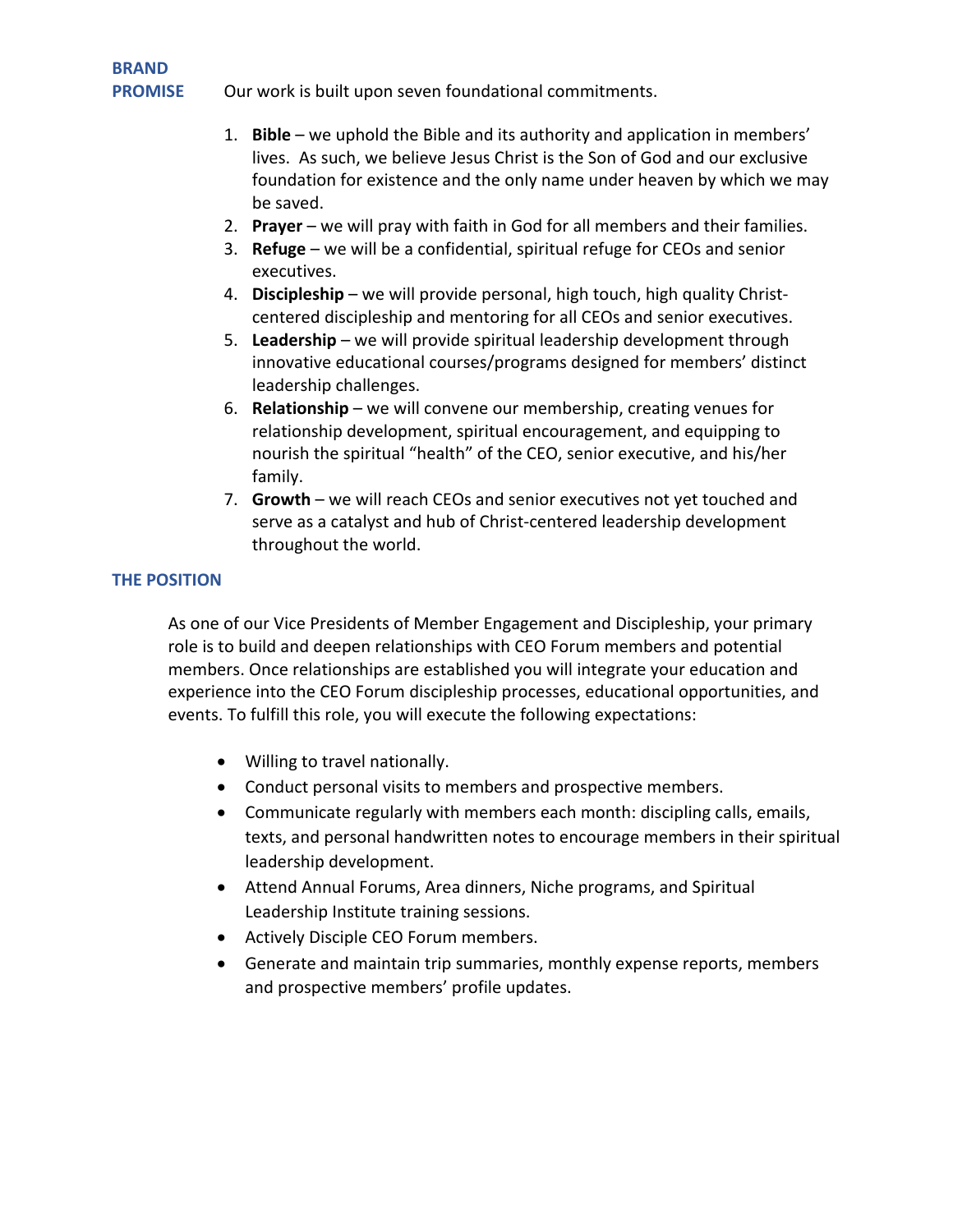Each Vice President of Member Engagement and Discipleship cultivates a personal, safe and confidential relationship with CEO Forum Members to support, encourage, strengthen their walk with God and their spiritual leadership. Candidates must be able to earn trust, confidence and credibility with CEO's and senior executives. While the role is not providing business advice, the candidate must have the capability to discuss complex business challenges with a CEO with some level of understanding and insight. A Vice President must have training and experience as well as demonstrate proficiency in helping provide wise counsel and guidance on matters of personal, family, faith and spiritual leadership issues or concerns. In addition to relational development with members, the Vice President must possess the ability to develop his/her region through prospecting, basic presentation practices, handling objections, and follow-up. There are several core competencies:

#### **Recruitment/Development**

Must have the ability to quickly earn rapport, credibility and respect through a humble yet confident disposition, proven track record, and depth of presence. Ability to tell the CEO Forum story, listen to prospective/current member needs, and communicate the value, relevance, and benefit of CEO Forum offerings. On a national level, must have ability to recruit participants for our premier educational opportunities within the Spiritual Leadership Institute, participation in our Annual Forum, as well as special gatherings throughout the year. On a local level, must have the entrepreneurial drive to develop and grow vibrant key cities with flourishing relationships. Must have ability to recruit prospective/current members and manage quarterly gatherings, annual dinners, and other special events. Also, must have the ability to work collaboratively with local leaders to cast vision in key cities, build an annual calendar for the city, inspire others to buy-into the local vision, and mobilize/equip participants to fulfill the mission of the CEO Forum.

### **Discipling**

To fulfill the mission of the CEO Forum, the candidate must possess competency and demonstrated experience in discipling others. It may include practices which promote self-discovery in areas of life which need freedom and healing. Ability to train and equip individuals in spiritual formation exercises and historical faith practices. Ability and training to help uncover inner vows, unhealthy mental patterns - thinking, strongholds, dealing with shame, identity, ego, etc. Ability to serve as a safe and confidential companion to provide feedback regarding potential personal and relational constraints impacting their life and leadership. As a spiritual companion, also have the ability and spiritual gift to help others attend to their soul and God's presence and work in their life.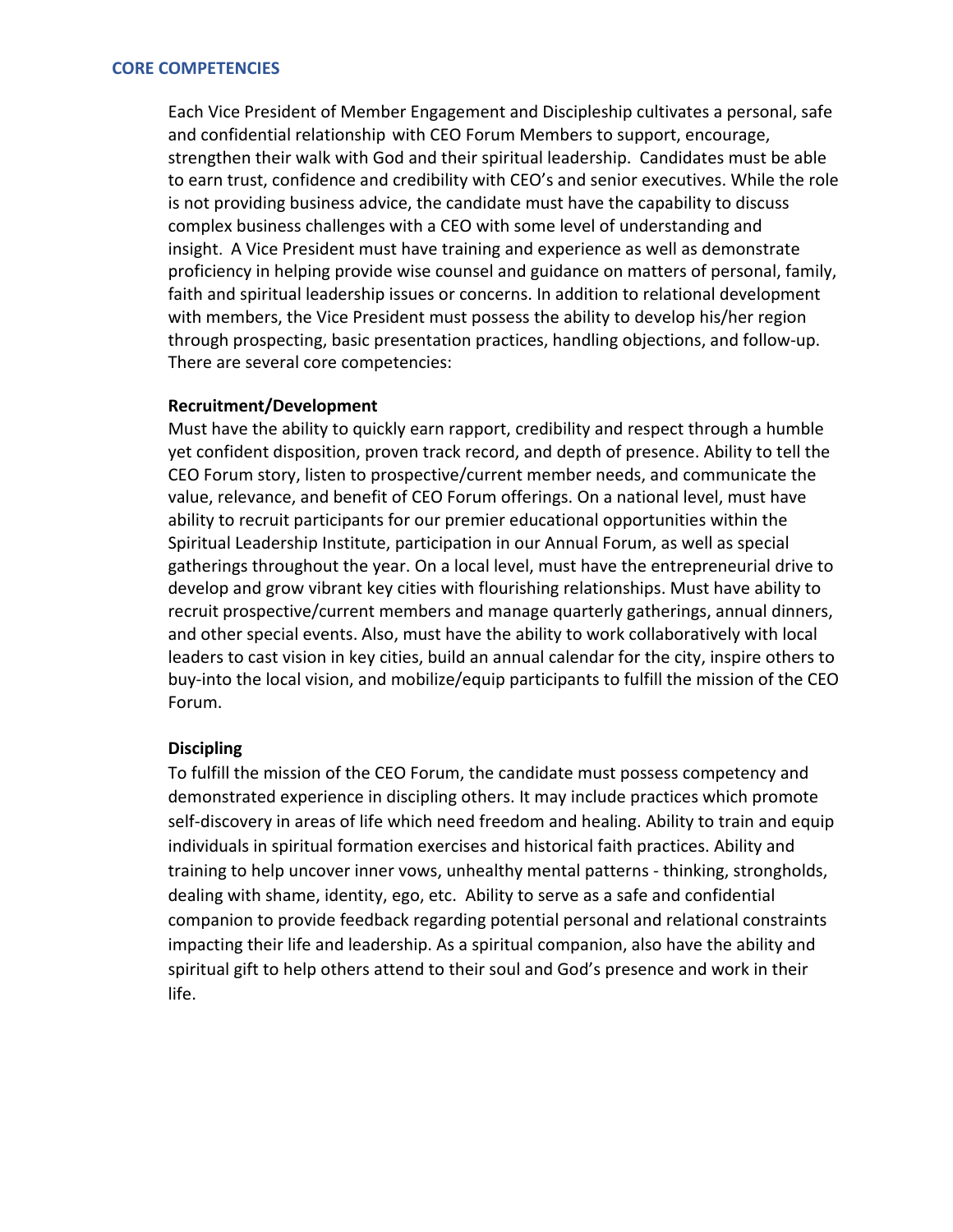## **Pastoral Care and Encouragement**

Training, experience, and demonstrated ability to provide listening, care, and encouragement when appropriate. Examples include intercessory prayer, ministry during life transitions, offering hope in despair, ministry to the sick or dying, processing through grief, marriage and family issues, children and parenting issues, abuse, addictions, etc.

### **Spiritual Leadership Development**

Knowledge, wisdom, and experience to mentor/coach leaders on their spiritual leadership development journey. A developed understanding of theological frameworks and biblical insights to offer practical guidance relevant to their leadership circumstances. Ability to mentor and disciple from a robust spiritual theology of work and business. Ability to connect practices with theory provided in The CEO Forum's Spiritual Leadership Institute that furthers leader's growth and development. A basic understanding of emotionally healthy spirituality expressed through good communication, conflict resolution, boundaries, emotional intelligence, etc.

# **PREFERRED (NOT REQUIRED) EDUCATION AND EXPERIENCE**

- Pastoral and discipling experience along with basic biblical/theological training.
- Private sector experience, preferably in some type of enterprise role.
- Executive coaching or mentoring experience.
- Masters level degree in some form of ministry, spiritual formation, pastoral care, etc.

| Unique Skills and Knowledge     | Strong listening skills<br>٠<br>Sensitive to others, strong interpersonal awareness<br>٠<br>Excellent discernment skills<br>$\bullet$<br>Ability to develop strong rapport and credibility<br>$\bullet$<br>Skilled multi-tasker with ability to prioritize<br>$\bullet$<br>Proficiency in meeting task deadlines/timeline<br>$\bullet$<br>requirements, ability to execute. |
|---------------------------------|-----------------------------------------------------------------------------------------------------------------------------------------------------------------------------------------------------------------------------------------------------------------------------------------------------------------------------------------------------------------------------|
|                                 | Good written and verbal communication skills<br>$\bullet$<br><b>Group Facilitation Skills</b><br>٠<br><b>Coaching Skills</b><br>$\bullet$<br>Excellent planning, organization, and management<br>$\bullet$<br>skills<br>Familiarity with common leadership inventories<br>$\bullet$<br>and profiles, ability to utilize these tools in spiritual<br>leadership development  |
| <b>Personal Characteristics</b> | Disciple of Jesus Christ<br>٠<br>Christ-centered and spiritually mature<br>٠<br>Life choices based on solid biblical truth and values<br>$\bullet$<br>Approachable, Trustworthy and Confidential                                                                                                                                                                            |

### **REQUIRED SKILLS**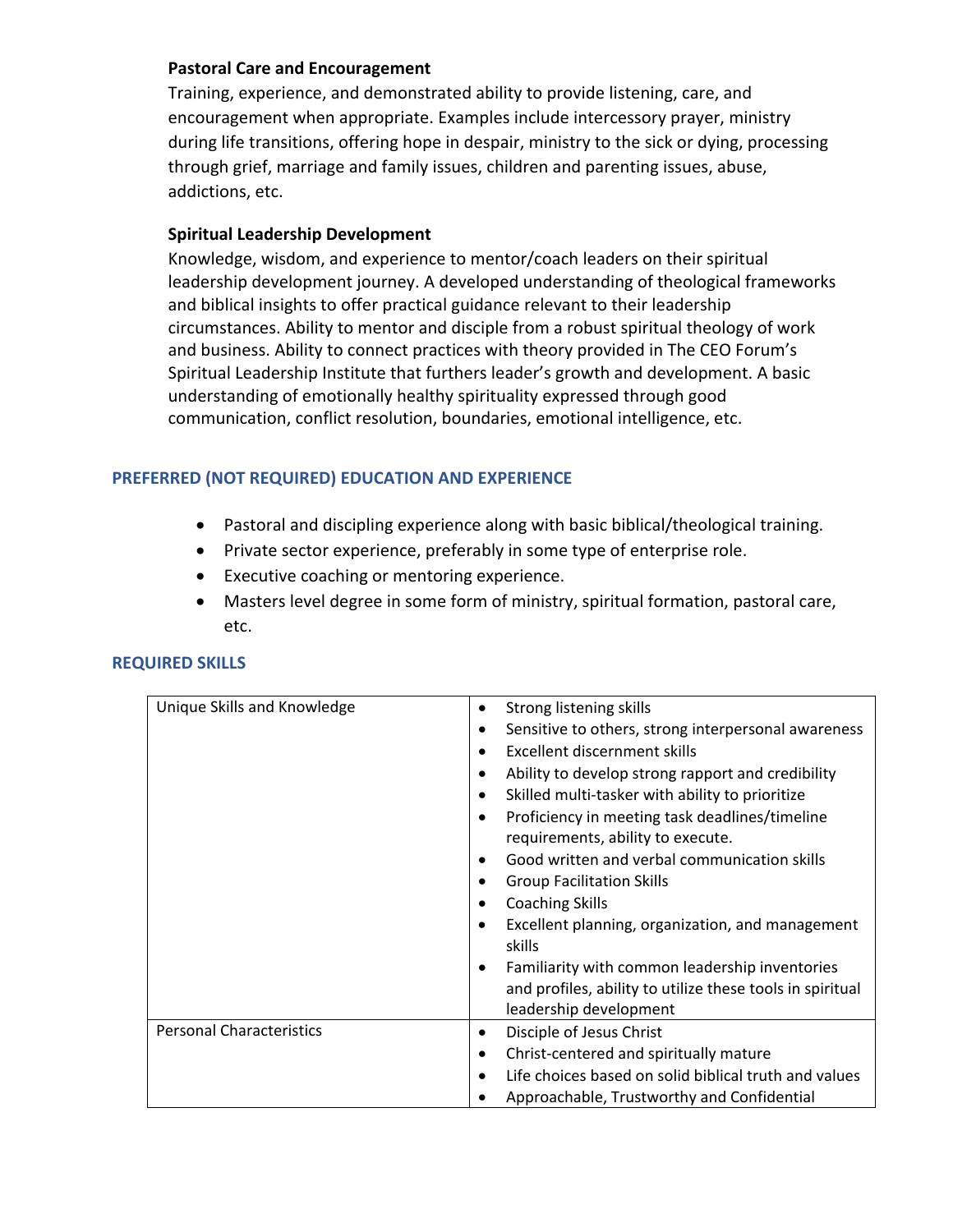|                                     | Strong and healthy marriage<br>High level of energy and enthusiasm<br>٠                     |
|-------------------------------------|---------------------------------------------------------------------------------------------|
|                                     | Convey warmth and genuine interest in people                                                |
|                                     |                                                                                             |
|                                     | Well-developed social and people skills, high EQ                                            |
| Problem Solving and Decision Making | Embracing projects with positive attitude, and<br>healthy approach to problem solving while |
|                                     | exhibiting a servant leadership demeanor                                                    |
| <b>Technical Competencies</b>       | MS Office - Word, Excel, PowerPoint, etc.<br>٠                                              |
|                                     | CRM, LMS                                                                                    |
|                                     | <b>Project Management Software</b><br>٠                                                     |
|                                     | Google Docs, Box, Drop Box, etc.                                                            |

#### **PACKAGE** Competitive Salary Medical, Dental, and Vision Benefits 401k

**TO APPLY** Send an email to kyndal@ceoforum1.org and include the following:

- Cover letter (PDF) that tells a bit about who you are and why you would be a great fit
- Resume (PDF)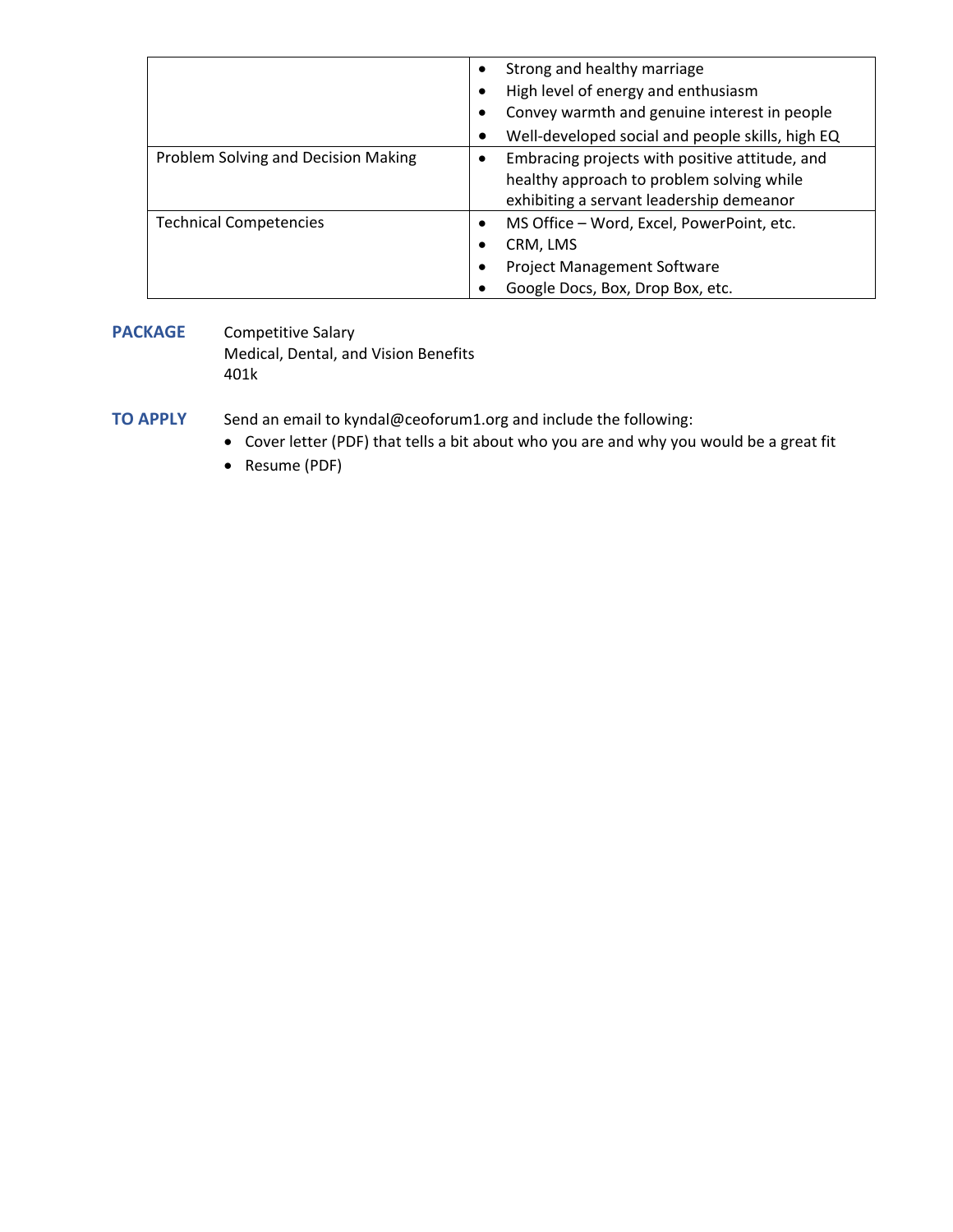

*The mission of the CEO Forum is to engage, encourage and disciple CEOs and senior executives as Christ‐following leaders who advance the Kingdom of God*

**Category:** Exempt, Salary per contract

**Reports to:** Senior Vice President, Member Engagement and Discipleship

## **A. GENERAL PURPOSE OF POSITION/SUMMARY STATEMENT:**

The CEO Forum is a non‐profit organization comprised of CEOs and senior executives who are actively seeking to follow Jesus Christ and who lead companies with over \$100 million in annual revenue.

The purpose of the position is to build and deepen relationships with CEO Forum members and potential members. Once relationships are established the person engages members in CEO Forum discipleship processes, educational opportunities, and events to fulfill the organization's mission to *engage, encourage and disciple CEOs and senior executives as Christ‐following leaders who advance the Kingdom of God*

# **B. MANAGERIAL DUTIES:**

This position may oversee staff and volunteers who have member contact responsibilities assuring that all contact staff are meeting their assigned objectives consistent with the goals of the CEO Forum.

# **C. DUTIES AND EXPECTATIONS:**

### **1. Foundational Expectations for Serving Members:**

- ‐ Actively disciple CEO Forum members.
- ‐ Visit each new member in assigned region at their place of business (if have not already done so) within the first 3 months of the acceptance of their application.
- Make at least 1 personal visit in a one-year period to each assigned member.
- Make at least 4 visits to each Area (Key City) within their region each year.
- ‐ Engage in at least one conversation a month with each member in their portfolio for discipleship/spiritual direction/support.
- ‐ Coordinate at least one quarterly opportunity for meaningful engagement for each Area (Key City) within assigned region. (3 regional events + a regional dinner)